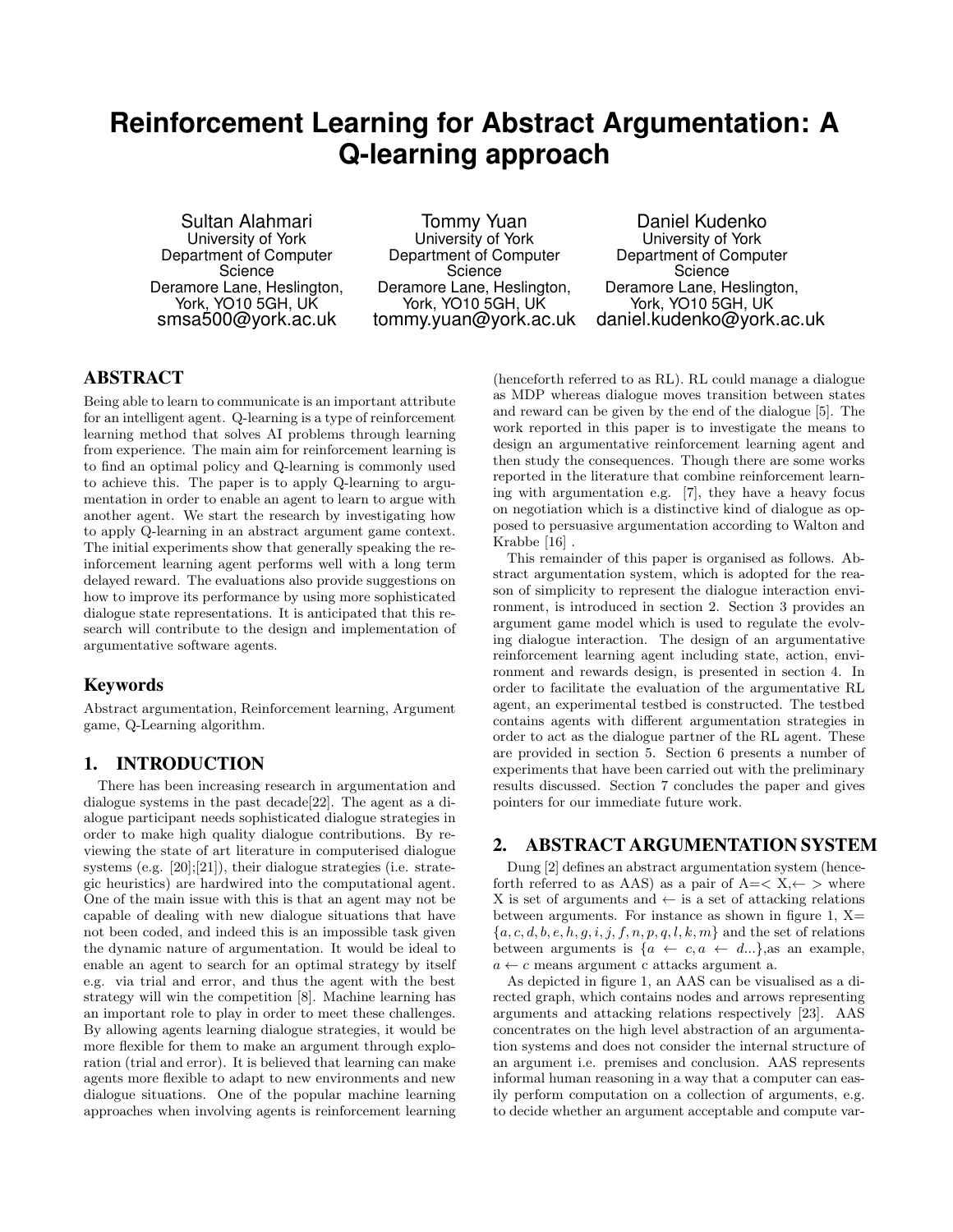



ious semantics for an AAS. In this way, AAS to some extent bridges the gap between human and machine reasoning [9].

The AAS as shown in figure 2 is used to illustrate different argument semantics in action. The abstract argumentation framework contains a set of arguments  $X = \{p, q, r, s\}$  and a set of relations  $R = \{(r, q), (s, q), (q, p)\}\$  where r and s attack q, q attacks p. .



#### **Figure 2: Example of abstract argumentation system**

An example set of concrete arguments that matches figure 2 is given below:

- 1. p:"I think this movie is boring"
- 2. q:"I think this movie is interesting because it is fun"
- 3. r:"It is repetitive story"
- 4. s:"It does not even make much sense"

Because argument p is attacked by argument q, and argument q is attacked by arguments r and s, argument p is therefore defended by arguments r and s. A position S is conflict free (consistent) if there are no elements in S that attack each other. Mutual defence occurs if there is an element in S that is defended by other elements in S. We can call a set S admissible if it is conflict free and mutually defensive. To evaluate whether each argument is acceptable or not,[2] it is necessary to introduce various extensions. Set S is a preferred extension if it is a maximum admissible set. Another extension is called a (unique) grounded extension. It is unique because the grounded extension contains all the arguments that are not attacked, as well as the arguments that are defended by non-attacked arguments[12]. P is in a grounded extension if P is guaranteed to be acceptable which means there is no reason to doubt P. Thus, every acceptable argument is IN and every argument that has been attacked but not subsequently defended will be OUT. Dunne et al.,[4] developed an algorithm for computing the grounded extension, as shown in figure 3.

Function  $ge(X, A)$  returns a subset of X

- 1.  $in \leftarrow out \leftarrow \emptyset$
- 2. while initial( $\langle \mathcal{X}, \mathcal{A} \rangle$ )  $\neq \emptyset$  do
- 3. in  $\leftarrow$  in  $\cup$  initial( $\langle \mathcal{X}, \mathcal{A} \rangle$ )
- 4. out  $\leftarrow$  out  $\cup$  { $\alpha \in \mathcal{X}$  :  $\exists \alpha' \in \text{in s.t. } \langle \alpha', \alpha \rangle \in \mathcal{A}$ }
- 5.  $\mathcal{X} \leftarrow \mathcal{X} \setminus (out \cup in)$
- 6.  $\mathcal{A} \leftarrow \mathcal{A}$  restricted to  $\mathcal{X}$
- 7. end-while
- 8. return in.

#### **Figure 3: Grounded Extension Algorithm**

There are also other extensions defined by Dung [2],as follows:

- 1. Complete extension: Admissible set S is a complete extension iff all arguments defended by S are also in S [13].
- 2. Stable extension: A conflict free set of arguments S will be called a stable extension if and only if S attacks each argument that does not belong to S.

In this paper we will focus on the the use of grounded extension as the reward in RL, because it contains the set of acceptable argument that have been put forward by the dialogue participants, and for each individual agent wishing to maximise the acceptability of their own arguments after win the game in each episode. An abstract argument game, which facilitates the argumentation reasoning for two dialogue participants, will be discussed in the next section.

## 3. ARGUMENT GAME

Argument game can be considered as a dialectical context for argument exchange between agents[23]. An argument game specifies dialogue rules that the argument participants need to follow during the argumentation process. There are different argument games that have been developed in the area of computational argumentation  $(e.g. [17]; [15]; [3])$ . In this paper, we adopt the argument game represented in[17] for reasons of simplicity and flexibility. The argument game can be represented as a tuple of:  $G = \langle A, D, R, P \rangle$  where: A is the argumentation system, D is the dialogue history which contains a set of moves made by the players, R is the set of rules that players need to follow when making a move, P is the set of players, normally 2 denoted as 0, 1. In [17], Wooldridge identify six rules that each player (agent) must follow in a simple argument game and they are:

- 1. First move in D is made by player0 e.g.  $P_0 = 0$
- 2. Players take turns making moves (one move per turn).  $P_i = P_{imod2}.$
- 3. Players cannot repeat a move  $\forall a_i, a_j \in D, a_i \neq a_j$ .
- 4. Each move must attack (defeat) the previous move  $a_i \rightarrow a_{i-1}$
- 5. The game is ended if no further moves are possible  $\forall a_i \in A \land \notin D, a_i \nrightarrow a_n$
- 6. The winner of the game is the player that makes the final move  $G_{winner} \doteq P_{nmod2}$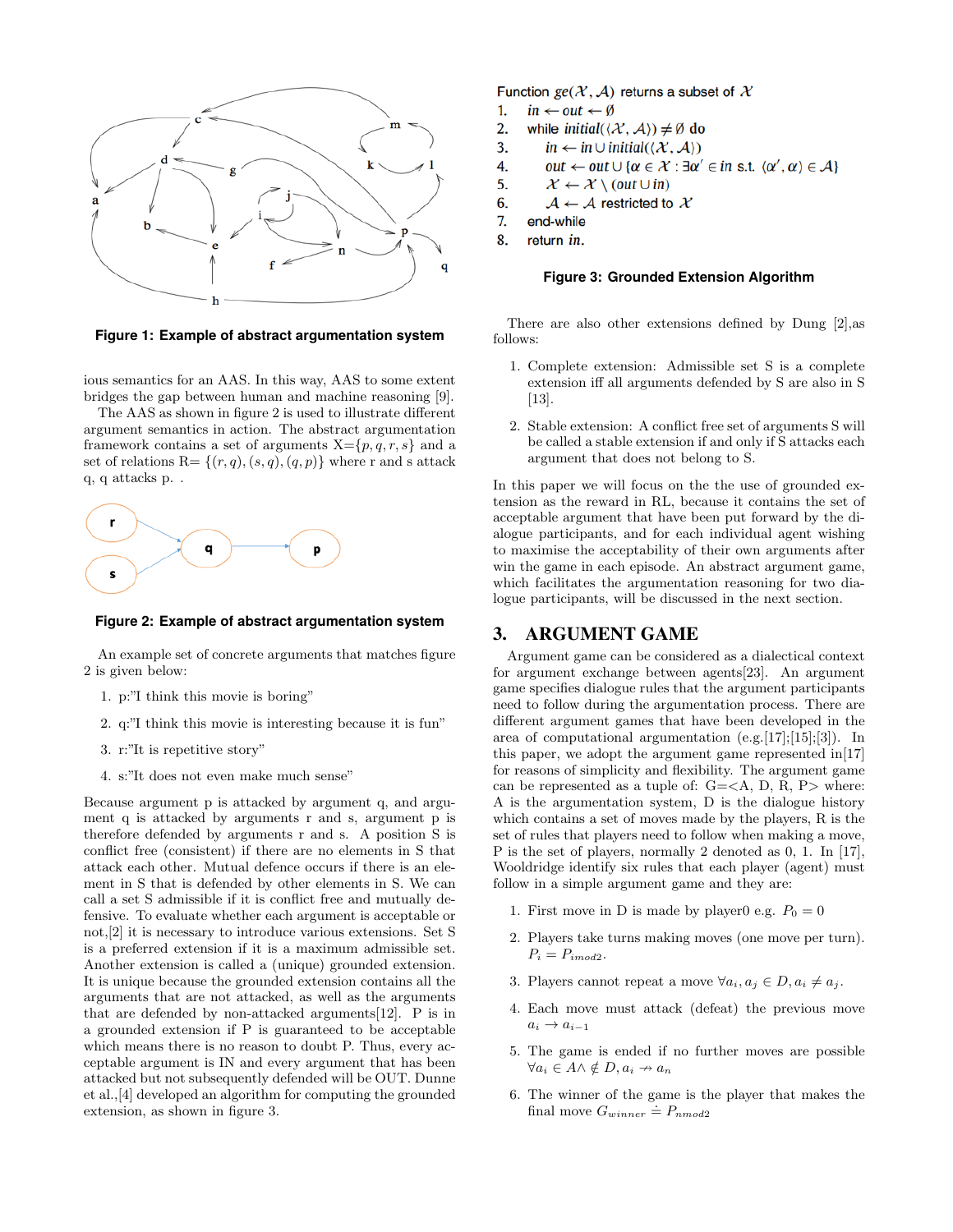Figure 4 illustrates an example argument game in action with respect to the set of rules [23].



**Figure 4: An example argument game scenario taken from [23]**

# 4. ARGUMENTATIVE RL AGENT DESIGN

Over the past few decades, research and applications in machine learning have increased significantly. Machine learning occurs when a computer agent learns from data with the aim of improving its performance and behaviour[6]. Reinforcement learning is a type of machine learning which focuses on how to map an action for each state by interacting with the environment and observing the state change[14]. Sutton and Barto[14] define reinforcement learning (RL) as an agent learning what to do and how to connect each situation with an action to maximise the cumulative reward. The learner or agent is not told what action should be taken, rather the learner needs to explore a policy that yields the maximum cumulative reward by trying them out. In reinforcement learning, the agent interacts with the environment to take an action and receive the reward for the action taken as seen in figure 5.



**Figure 5: Reinforcement learning agent-environment interaction**

In addition to the agent and the environment, there are

various components for reinforcement learning, they include: policy, reward function, value function and the model of the environment[14]. To make an agent learn to argue we should identify states, actions, environment and the rewards. In abstract argumentation system, we declare the knowledge base for an agent. The classical state representation in agent literature  $(e.g. [18]; [1])$  is adopted where states are identified by nodes in the argumentation graph and action by the attack relation between arguments. The main objective of reinforcement learning is to allow the agent to learn how to act in the environment to maximize the long term cumulative reward, and to explore the optimal actions for each state to achieve the agent's goal. Yang and Gu[19] support the view that learning will occur iteratively and through a trial-anderror method, depending on the experience of interaction between the agent and the environment and the reward it received. In this paper we associated the reward for the agent as the number of acceptable arguments in the grounded extension for reasons discussed in section 2 above. The argumentation fragment in figure 6 shows the arguments E, C and A are in grounded extension.



States S= $\{A, B, C, D, E\}$ Actions A= {B $\rightarrow$ A, C $\rightarrow$ B, D $\rightarrow$ C, E $\rightarrow$ D}

Agent 1: Choosing argument A (IN) Agent 2: Choosing argument B (OUT) Agent 1: Choosing argument C (IN) Agent 2: Choosing argument D (OUT) Agent 1: Choosing argument E (IN)

The Grounded extensions will be number of INS arguments which are E, C, A

#### **Figure 6: Grounded extension example**

This agent adopts a commonly used RL method, that is Qlearning. With sufficient training, Q-Learning algorithm can converge with a probability of 1 to very close to the actionvalue function for a target policy. Therefore, Q-Learning can learn the optimal policy even when actions are selected according to a more exploratory or even random policy. The formula for the Q-learning algorithm is stated below:

$$
Q(s_t, a_t) \leftarrow Q(s_t, a_t) + \alpha [r_{t+1} + \gamma \max_a Q(s_t, a_{t+1}) - Q(s_t, a_t)]
$$

The aim of Q-learning is to allow an agent to learn through experience and map each state with an action by choosing the maximum value from the Q-table which is updated after each episode. In the above formula, it can be seen that learning rate controls how fast learning takes place. The current reward  $r_{t+1}$  is set to 0 because a delayed reward or final reward for each argument episode is used. The delayed/final reward is the number of arguments in grounded extension that have been made by an agent in an argument episode.

We consider epsilon  $\epsilon = 0.3$  to enable an agent to explore randomly for up to 30 percent of the time as opposed to choose an action based on experience so that the agent is able to explore new argument route in order to win the game. Before the agent takes an action, a random number is generated between 0 and 1 and if it is less than  $\epsilon$  the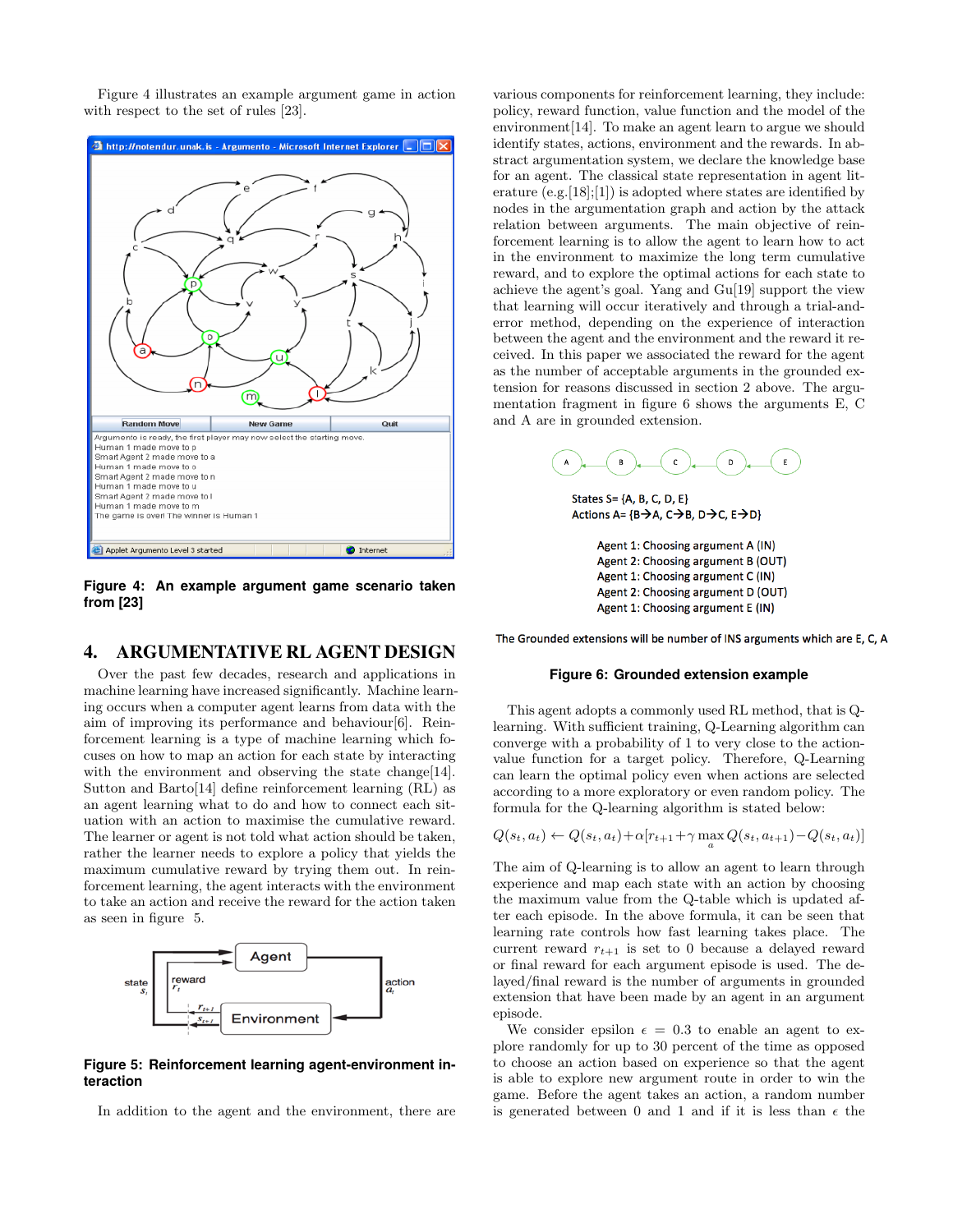agent will choose an action randomly rather than following the value in the Q-table, as shown in the algorithm below:

```
chooseQLearningAction(argument,epsilon,gameMoves):
   randomNumber=generateRandomNumber()
     IF randomNumber < epsilon
        chooseRandomAction(argument,gameMoves)
     ELSE
        chooseFromQTable()
     END IF
```
The Q-table is updated at the end of each game episode against the algorithm below:

```
updateQMatrixAfterGame(epsilon, gameMoves,reward)
Set the discount factor , learning rate
Initialize Q Matrix = 0
FOR all state
 action=chooseQLearningAction(state,epsilon,gameMoves)
 nextState=parent(action)
 maxQ(nextState,action)=max(nextState)
 compute Q-table(state,action) value using the
      \hookrightarrow formula below:
   Q(state,action)=
   Q(state,action)+
   \alpha (reward+ \gamma max
          ,→ Q(nextState,action)-Q(state,action))
END FOR
```
For the running time of the Q-Learning updateQMatrix-AfterGame operation, if the number of attacking relationships is r and the number of arguments is n. The running time is therefore  $O(r * n)$ , in a worst case scenario where all nodes attacks each other,  $r \simeq n$ , hence the running time is  $O(N^2)$ .

The aim of this research is to assess whether an agent can learn to argue and whether it can learn effectively. In order to facilitate the evaluation of the performance of the the RL agent discussed above, one approach is to enable the RL agent to play against agent with different strategies in a competitive environment and then analyse their performance. An experimental testbed with various agents is discussed next.

## 5. ARGUMENTO+

To test the RL agent discussed above in operation, a software testbed, Argumento+, named after its predecessor Argumento as reported in[23], has been built using the Java programming language. Argumento+ contains the RL agent as well as three other agents namely, random, maximum probability utility and minimum probability utility agent for the sake of the evaluation. RL agent plays game against them to maximise the cumulative reward by winning more games. Indeed, if RL agent win the game, it will receive rewards based on the number of acceptable arguments namely grounded extensions. We considered grounded extension because it contains an argument that has no doubt compared to other arguments [18], meaning it will be a more acceptable argument. To discuss Argumento+ we need first to identify other agents(opponents) which will be discussed in turn below.

## 5.1 Random agent

This agent has no major strategy but uses a pseudo random number to select an argument from the set of legally available argument moves following the algorithm below.

chooseRandomAction(argument, gameMoves): availablemoves = getAvailableMove() return randomly newArg∈ availablemoves and ,→ newArg ∈/ gameMoves

A legal argument can be defined as an argument such as:  $\alpha \in A \wedge \alpha \to last(D) \wedge \alpha \notin D$ . A represents a list of valid argument in the argumentation system, D is the games dialogue history. Invariable, the relationship above means that an argument is said to be a valid argument if it attacks the last move of the game as contained in the game dialogue history while the argument itself has not been used in the game. For the Random Agent, the algorithm has to first traverse A to retrieve all arguments that attack last(D) and then traverse the game dialogue history to ensure that this argument has not been used in the game, hence the computation time for the worst-case scenario is  $O(n^2)$  where n is the number of arguments in A.

## 5.2 Max-probability utility agent

A dialogue tree is first generated from an initial argument by using the algorithm below :

```
parentList = parent(argument) where
    ,→ parenList∈gameMoves
probabilityList = ∅
   FOR ∀ parent ∈ parentList
      parentProbability
          ,→ =computeProbability(argument,parent,gameMoves)
      probabilityList.add(parentProbability)
   END FOR
return max(probabilityList)
```
The dialogue tree computes the probability of each parent node. The computeProbability algorithm recursively calculates the parent probability of each node from the initial argument till a node without a parent is reached. The algorithm is specified below as below: NB: depthOfTree computes the depth of the nodes of parents emanating from the initial argument.

```
computeProbabilty(argument,parent,gameMoves)
parentList = parent(parent) where
      parenList∉gameMoves
   IF parentList==∅
      depthOfTree=depthOfTree+1
      probability = depthOfTree%2
   ELSE
      depthOfTree=depthOfTree+1
         FOR ∀ parent ∈ parentList
            probability=probability+
            computeProbability(argument,
                → parent, gameMoves)
         END FOR
      probability=probability/SIZE(parentList)
   END IF
return probability
```
Figure 7 illustrates an example resulting dialogue tree with utility values for each node. It can be seen that the two branches on the left are winning branches for the agent and the probability utility value is therefore 1, and the branch on the right is losing and its value is 0 [23].

The running time of the dialogueTree is therefore  $O(r*n)$ , where n is the number of argument needed to be traversed to get all argument attacking last(D) and r being the total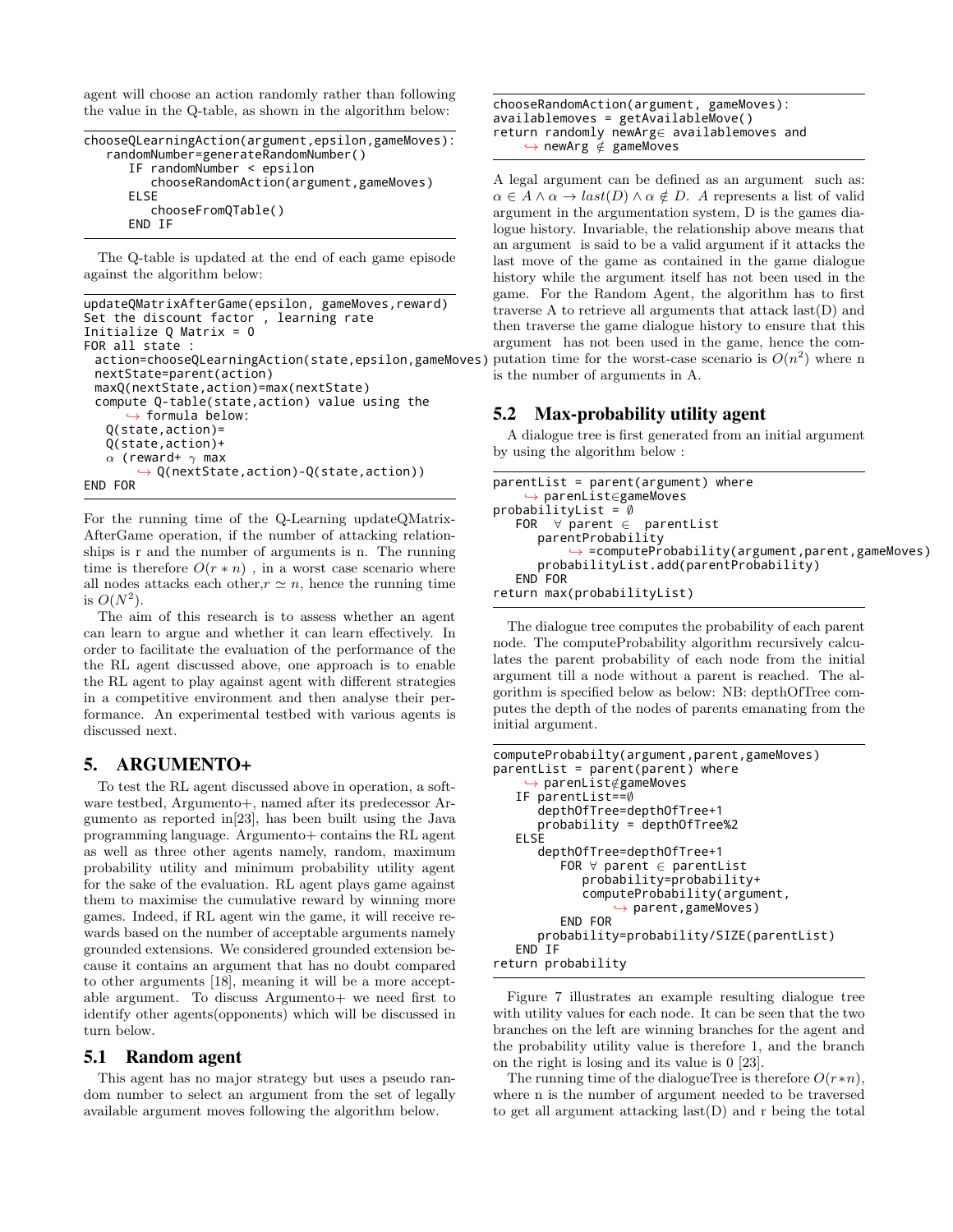

**Figure 7: A dialogue tree with probability utility**

number of attacking relations in the system i.e. assuming the root of the tree is the first argument when running the game. Computing the running time for the computeProbability method therefore is  $O(r)$ , therefore the general running time is  $O(r * n)$ . In a worst-case scenario where each argument attacks each other, the computation time will be  $O(n!)$ , but generally, the number of attackers a is  $<< n$  hence the running time will be  $O(a!)$ .

# 5.3 Min-probability utility agent

Utilizing similar strategy as max-probability utility agent but instead of choosing the maximum probability of the parent of the argument, it chooses the minimum probability.

## 6. EXPERIMENT AND RESULT

To understand the performance and efficiency of the RL agent, it is necessary to conduct experiments and then analyse the results.The agents discussed above can be paired up with RL agent in order to facilitate the evaluation. Argomento+ first creates a text file which contains an argumentation graph with nodes and edges. It then reads the graph from the file and asking to play the argument game. User needs to choose the discounted factor value which is believed to have a direct impact on agent behaviour. Then, user needs to choose an agent who plays with (i.e. random agent, max or min-probability utility agent) to play with RL agent and the simulation is ran for 30000 episodes. The data will be saved into two files: a csv file containing the final rewards for each agents and a text file for reinforcement learning agent to store the final Q-table data. Figure 8 illustrates how the program is operated.

The purpose of the experiment is to assess how reinforcement learning agent behaves and how effective is the learning. We collected data from three different game settings:

- 1. RL agent vs Random agent.
- 2. RL agent vs Max-probability utility agent.
- 3. RL agent vs Min-probability utility agent.

For each game setting, the simulation is run with the following configurations: i) for episode 0, we put epsilon  $= 0$ and run the game 10 times then take the average of the final rewards. At this stage, all values in q-table remain as zeros. ii) The agent then carries out exploration and updates Q-table accordingly. iii) After every 10th episode of exploration epsilon is set to 0 to evaluate the agent's policy, and the evaluation is done by running the game 10 times then taking an average of the final rewards for each episode.



**Figure 8: Process of the program**

30000 game episodes had been run against each of the game settings. For the sake of the appropriate display of the result in a graph, we have taken the average of the final rewards for every 500 episodes. The performance for the pair of agents in each setting can be found from figure 9, 10 and 11 respectively.

From the lower side of figure 9, it could be clearly seen that RL agent learns quickly from the beginning to the 1500th episodes. It then still learns but at a lower pace. It does outperform the max-probability agent at some point as shown in figure 9. In contrast, the performance of the max-probability agent drops which means that the learning agent is experiencing a good learning curve. A similar learning curve is also observed when playing against the min-probability agent as shown in figure 10 and the reward is stabled at 1.7 for the rest of episodes. The performance of the opponent agent dropped rapidly to 0.6. which means the learning agent is performing well. However, the performance of the leaning agent drops from episode 0 to 1000 and then hardly learns when playing against a random agent as illustrated in figure 11. To investigate this problem, we prefix the starting argument as well as which agent starting the game. We put the argument b in figure 1 as the initial argument as while reinforcement learning agent always starts the game. Unfortunately, the performance of the learning agent against random agent is still consistently as bad as shown in figure 11. The negative results from the experiment triggered us to conduct further analysis into the game scenario. The analysis shows that that the problem is related to the state representation in the current RL design. For instance the tree in figure 12 shows all possible argumentation paths that are rooted at argument b, when random agent chooses argument e, learning agent should choose the argument with the maximum Q value from d, i and h against the Q-table in figure 13. In this case, the q-value for d, i, and h are: 12.17, 19.38 and 2.03 respectively, therefore i will be chosen because it contains the highest value but i will cause the learning agent lose the game because the last move is for the random agent. However, if h-the argument with the lowest Q-value is chosen, it will lead to victory. So the question becomes why a bad move like i in this case has a high Qvalue. The reason for this is that there are a few another occurrences of state i in the tree which give a much better payoff, and on aggregation, they have lifted the Q-value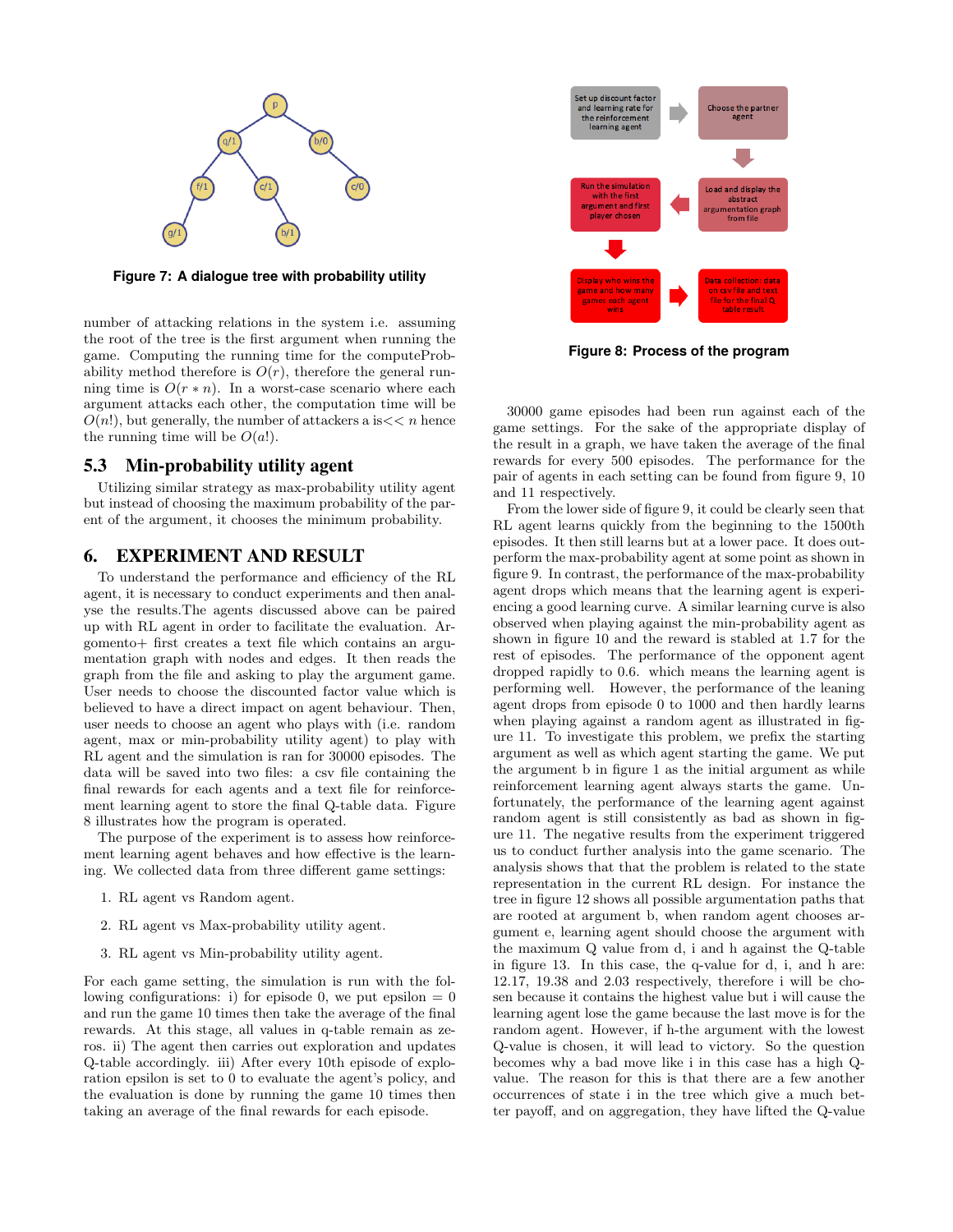

**Figure 9: RL agent against Max probability agent (1500 episodes in the lower side)**



**Figure 10: RL agent against Min probability agent (1500 episodes in the lower side)**



**Figure 11: RL agent VS Random agent**



**Figure 12: Arguments tree rooted at argument "b"**

for state i. Fundamentally, the classical approach to state representation[1] adopted in this paper falls short for the argumentation domain.

To tackle this issue, more sophisticated dialogue state representation is needed in order to make each state is unique. We are planning to use the concept of combined state which contains the previous move and the second last move in the dialogue history. For example in figure 14, instead of representing the state as e, the combine state would be (b, e).

## 7. CONCLUSION AND FUTURE WORK

We have designed an agent that is able to learn to argue by using the Q-learning approach. We initially adopted the classical state representation in the agent literature and the number of arguments in grounded extension as the delayed reward. A number of experiments have been carried out by engaging RL agent with max, min-probability and random agent in an argument. The experiments show that generally speaking, agents are learning well and as a result the methods are fairly encouraging.

The experiments also revealed a weakness of the state representation in the argumentation domain, we are planning to investigate it further. A further observation is that the reward function seems to encourage longer dialogue that leads to a win. In argumentation, an alternative strategy might be to win with minimum number arguments in Oren et al.[10].